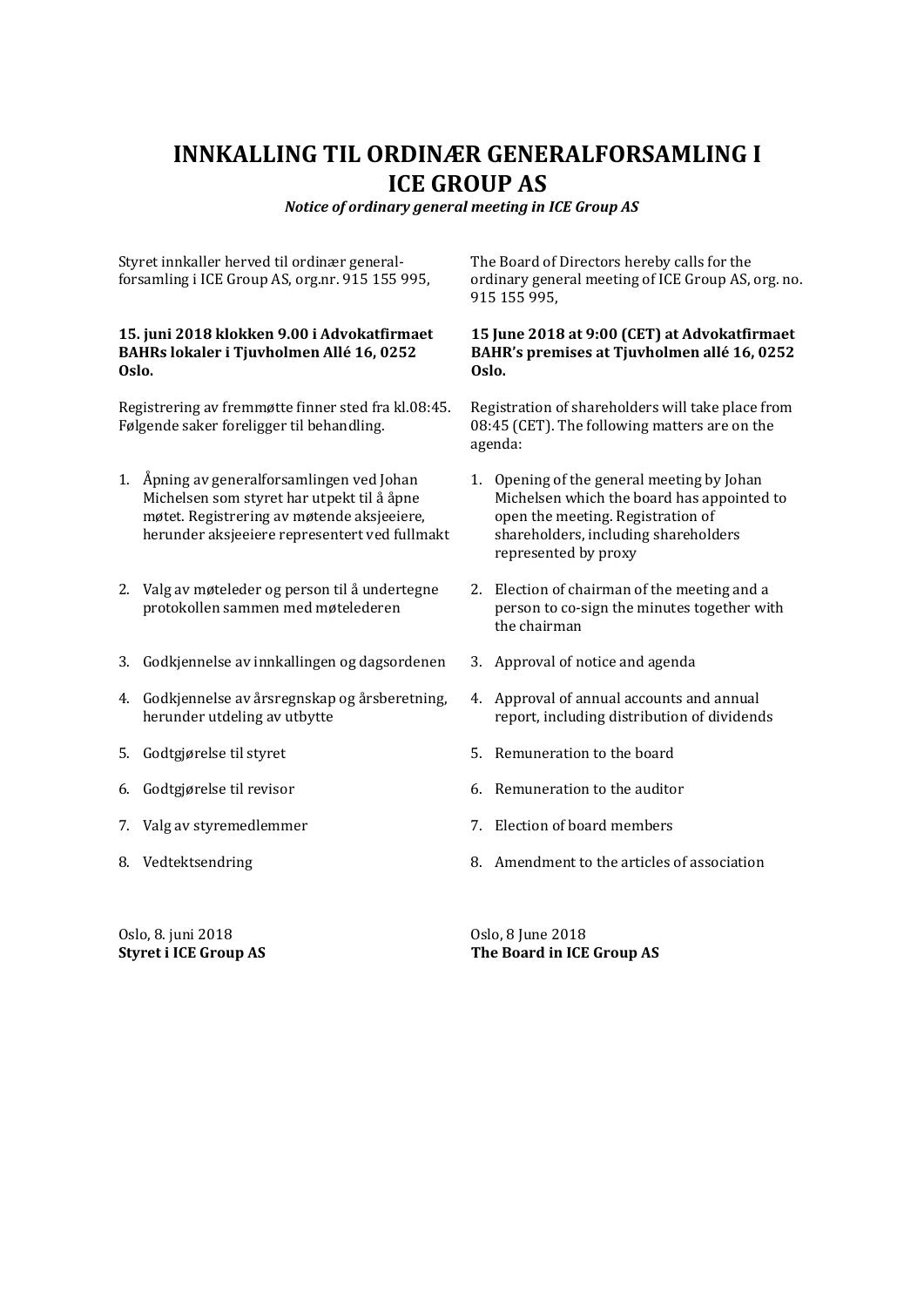### **VEDLEGG TIL INNKALLING TIL ORDINÆR GENERALFORSAMLING I ICE GROUP AS**

*Appendix to Notice of Ordinary general meeting in ICE GROUP AS*

#### **Sak 4. Godkjennelse av årsregnskap og årsberetning**

Styrets forslag til årsregnskap og årsberetning for 2017 samt revisors beretning er vedlagt innkallingen. Styret foreslår at generalforsamlingen fatter følgende vedtak:

*«Årsregnskapet og årsberetningen for 2017 godkjennes. Det skal ikke utbetales utbytte for 2017. Årsresultatet på NOK -705 320 803 skal overføres til annen egenkapital.»*

#### **Sak 5. Godtgjørelse til styret**

Styret foreslår at styret ikke skal motta godtgjørelse for 2017.

#### **Sak 6. Godtgjørelse til revisor**

Styret foreslår at revisors honorar dekkes etter regning.

#### **Sak 7. Valg av styremedlemmer**

Styret foreslår at det sittende styret gjenvelges for to nye år.

#### **Sak 8. Vedtektsendring**

Styret foreslår at generalforsamlingen treffer følgende vedtak:

Setningen «*Innkalling til generalforsamling skal sendes på papir til alle aksjeeiere med kjent adresse, men kan sendes elektronisk til aksjeeiere som uttrykkelig har godtatt dette*.» skal slettes fra § 6 i selskapets vedtekter. Følgelig skal § 6 vedtektene heretter lyde:

*«Når dokumenter som gjelder saker som skal behandles på generalforsamlingen, er gjort tilgjengelige for aksjeeierne på selskapets internettsider, gjelder ikke lovens krav om at dokumentene skal sendes til aksjeeierne. Dette gjelder også dokumenter som etter lov skal inntas i eller vedlegges innkallingen til generalforsamlingen. En aksjeeier kan likevel kreve å få tilsendt dokumenter som gjelder saker som skal behandles på generalforsamlingen.»*

#### **Matter 4. Approval of annual accounts and annual report**

Styrets forslag til årsregnskap og årsberetning for 2017 samt revisors beretning er vedlagt innkallingen. Styret foreslår at board proposes that the general meeting adopts the following resolution:

*«Annual accounts and annual report for 2017 is approved. No dividend shall be paid for 2017. The annual result of NOK -705,320,803 shall be transferred to other reserves»*

#### **Matter 5. Remuneration to the board**

The board proposes that board shall not receive any remuneration for 2017.

### **Matter 6. Remuneration to the auditor**

The board proposes that the auditor's fee is paid according to the invoice from the auditor.

#### **Matter 7. Election of board members**

The board proposes that the current directors are re-elected for a period of two years.

#### **Matter 8. Amendment to the articles of association**

The board proposes that the general meeting adopt the following resolution:

The sentence «*The general meeting must be convened by written notice to all shareholders with a known address, but may be sent electronically to the shareholders that have expressly requested it.*" shall be deleted from section 6 of the company's articles of association. Hence, section 6 of the articles of association shall hereinafter read:

*"The mandatory requirement that documents are to be sent to the shareholders shall not apply in the event documents relating to matters to be considered at the general meeting are made available at the company's website. This shall also apply to documents that according to law shall be included in the summons or attached to the summons. A shareholder may, however, request that documents relating to matters to be considered at the general meeting are sent to him/her."*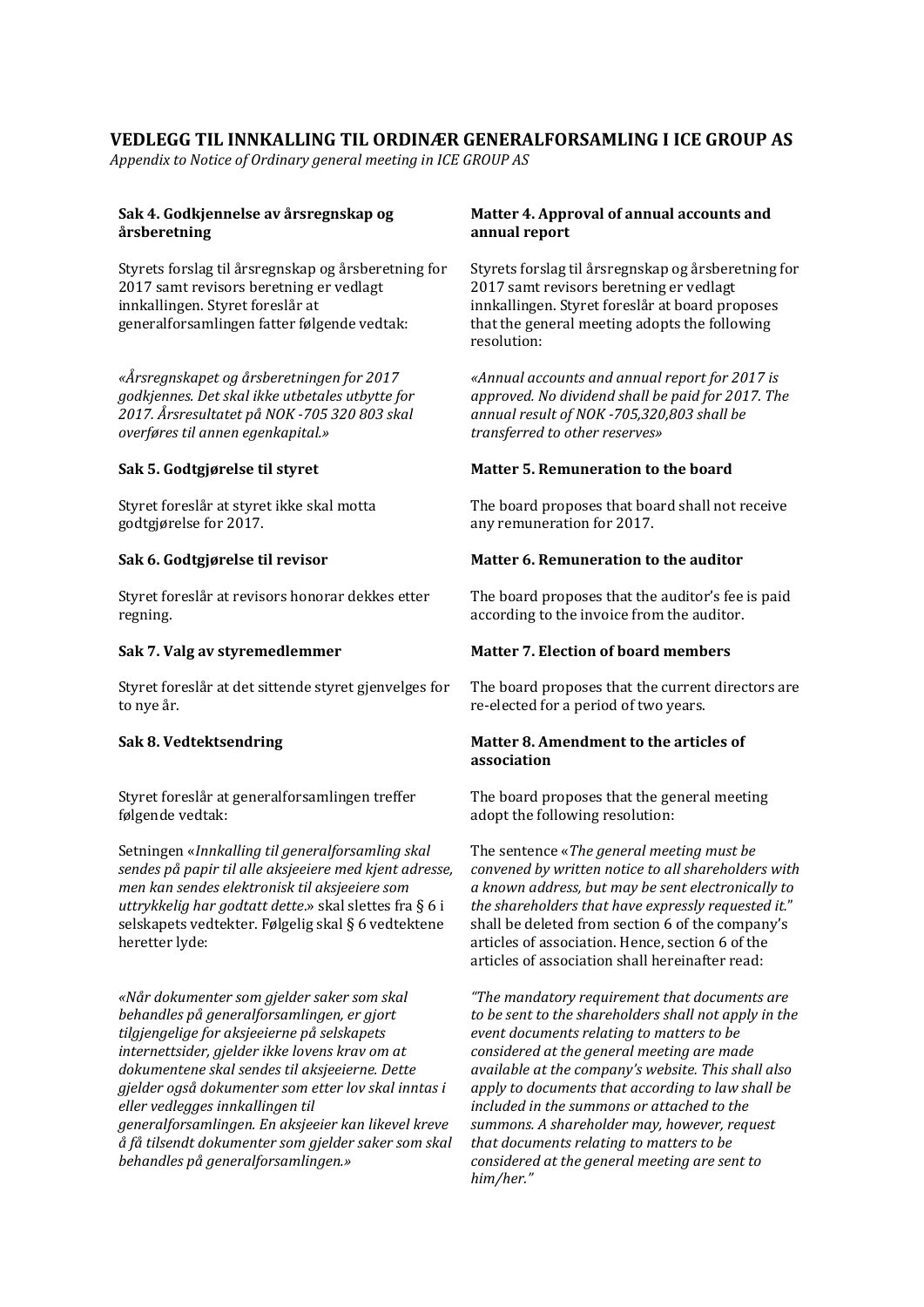# **PÅMELDINGSSKJEMA** *ATTENDANCE NOTICE*

Undertegnede aksjonær vil møte på ICE Group AS' ordinære generalforsamlingen den 15. juni 2018 kl. 9.00 og avgi stemme for

*The undersigned shareholder will attend ICE Group AS's Annual General Meeting to be held on 15 June 2018 at 9:00 (CET) and cast vote for*

> egne aksjer, og *own shares, and*

andre aksjer i henhold til fullmakt(er). *other shares according to power(s) of attorney*

Til sammen *In total*

aksjer s*hares*

Den bes vennligst om at påmeldingsskjemaet returneres til selskapet senest innen 14. juni 2018 kl. 16:00. *It is kindly requested that the attendance slip is returned to the company no later than 14 June 2018 at 16:00 (CET).*

Elektronisk /*Electronically* :

Postadresse /*Mail address* : ICE Group AS, Nydalsveien 18 B, 0484 Oslo, Norway<br>Elektronisk /*Electronically* : info@icegroup.com

Sted, dato *Place, date* ,

Aksjonær *Shareholder*

Signatur *Signature*

Dersom møtende aksjonær er et selskap, skal en fullmakt signeres av vedkommende selskaps signaturberettigede der dets representant bemyndiges, med mindre den signaturberettigede møter. *If the attending shareholder is a legal entity, a power of attorney should be signed by the legal entity's legal representative authorizes the person to attend unless the authorized representative attends.*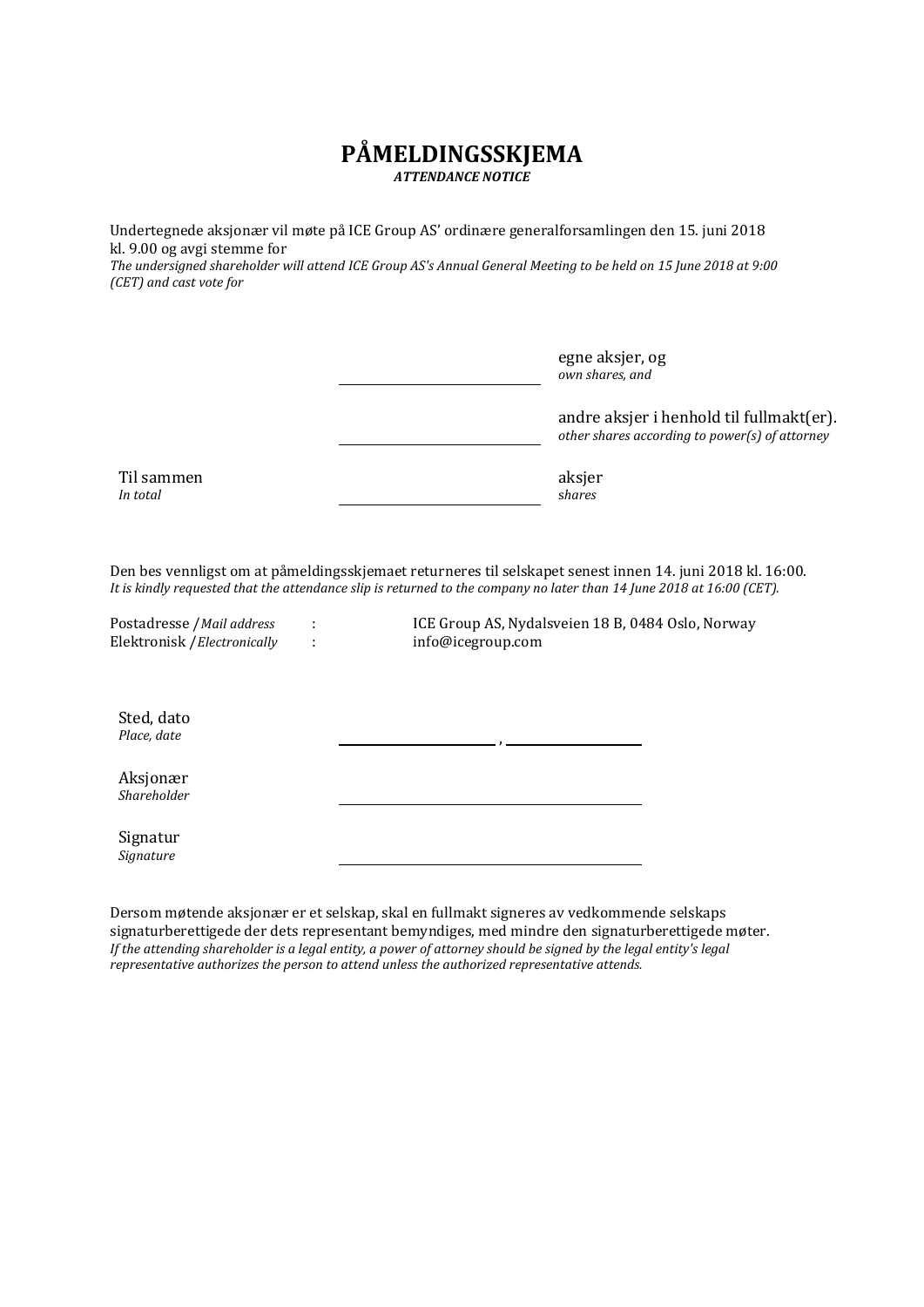# **FULLMAKTSSKJEMA**

Hvis De ønsker å gi fullmakt i forbindelse med ICE Group AS ordinære generalforsamling den 15. juni 2018 kl. 9.00, kan dette skjemaet benyttes.

Fullmakten kan gis til styrets leder eller en person utpekt av ham, eller en navngitt person som De bemyndiger. Dersom fullmakten ikke påføres fullmektigens navn, vil den anses for å være gitt til styreleder i ICE Group AS eller en person utpekt av styreleder.

Det bes vennligst om at fullmaktsskjemaet returneres til selskapet senest innen 14. juni 2018 kl. 16:00.

| Postadresse | ICE Group AS, Nydalsveien 18B, 0484 Oslo |
|-------------|------------------------------------------|
| Elektronisk | info@icegroup.com                        |

## **Undertegnende aksjonær i ICE Group AS**

| gir herved | <b>Contractor</b> | Styrets leder, Johan Michelsen, eller en person utpekt av ham, |
|------------|-------------------|----------------------------------------------------------------|
| eller      |                   |                                                                |
|            |                   | (fullmektigens navn med blokkbokstaver)                        |

fullmakt til å møte og avgi stemme for mine/våre aksjer på ICE Group AS' ordinære generalforsamling den 15. juni 2018 kl. 9.00.

Sted, dato : ,

Signatur :

*Hvis fullmaktsgiver er et selskap, skal fullmakten signeres av vedkommende selskaps signaturberettigede.*

Aksjonær :

(i blokkbokstaver)